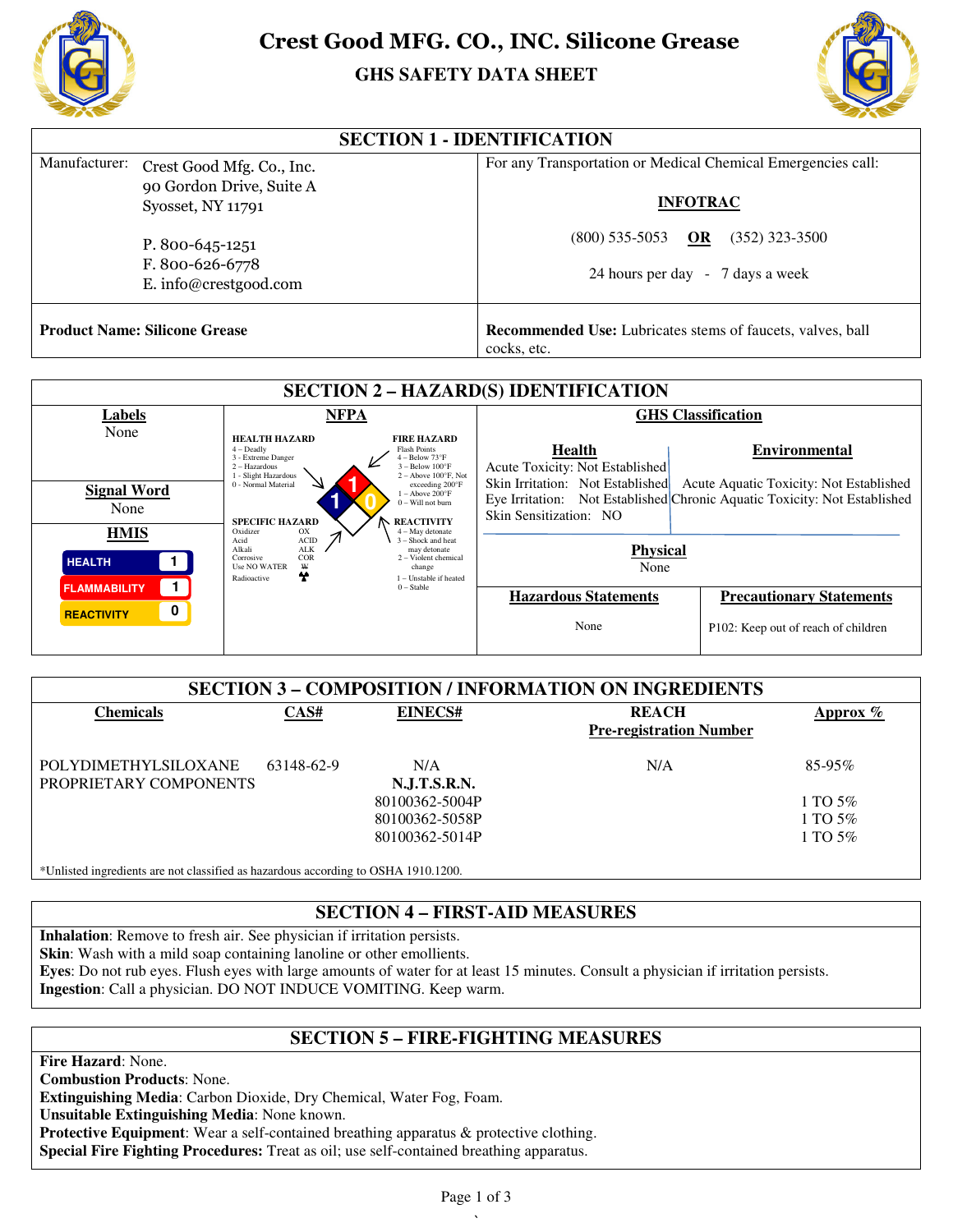### **GHS SAFETY DATA SHEET**

#### **SECTION 6 – ACCIDENTAL RELEASE MEASURES**

**Personal Precautions:** None. **Protective Equipment**: None.

**Emergency Procedures**: None.

**Environmental Precautions**: Keep product away from sewers, watercourse or extensive land areas.

**Methods for Cleaning Up**: Stop flow, scrape, wipe, mop up, or absorb with diatomaceous earth or other inert material. Store in an appropriate container for disposal.

# **SECTION 7 – HANDLING AND STORAGE**

**Handling** Keep out of reach of children. Proper footwear required; slippery floors. **Storage** Avoid storage near open flame or other sources of ignition. **Incompatible Materials:** Strong oxidizing agents, welding.

#### **SECTION 8 – EXPOSURE CONTROLS / PERSONAL PROTECTION**

**Exposure Limits**

This product is not classified as hazardous according to OSHA 1910.1200.

**Engineering Controls:** A source of running water to flush or wash the eyes and skin in case of contact. Use local exhaust as needed. **Ventilation**: Local exhaust adequate.

**Personal Protective Equipment – Respiratory:** None. **Skin:** Rubber gloves, chemical resistant apron/boots. **Eyes:** Safety Glasses/Goggles.

### **SECTION 9 – PHYSICAL & CHEMICAL PROPERTIES**

**Boiling Point:** 

**Melting Point:** Not Established **Evaporation Rate:** Not Established **Freezing Point:** Not Established **Vapor Density:** Not Established **Freezion Points Points Points Points Points Points Points Points Points Points Points Points Points Points Points Points Points Points Points Points Points Points Points Points Points Points Points Points Points Points Po** 

**Appearance:** Translucent White **Flash Point:** 570°F **Vapor Pressure:** 0.011<br> **Odor:** Mild Odor **Specific Gravity:** 1.03 **Flammability:** Not Established **Odor**: Mild Odor **Specific Gravity**: 1.03 **Flammability**: Not Established **pH**: Not Established **Solubility (H2O):** Insoluble **Flammability Limits**: LEL – Not Established **Solubility (H2O):** Insoluble **Flammability Limits**: LEL – Not Established **Exaporation Rate**: Not Established **UEL** – Not Es

## **SECTION 10 – STABILITY AND REACTIVITY**

**Stability:** Stable.

**Hazardous polymerization:** Will not occur.

**Conditions to avoid:** Do not heat above flash point.

**Incompatible materials:** Strong oxidizing agents, welding.

**Hazardous decomposition products:** Silicone Oxides.

## **SECTION 11 – TOXICOLOGICAL INFORMATION**

**Toxicity**

This product is not classified as hazardous according to OSHA 1910.1200.

**Likely Routes of Exposure:** Ingestion.

**Symptoms and Effect – Inhalation:** None. **Skin Contact:** May cause irritation. **Eye Contact:** May cause irritation. **Ingestion:** None **Long-Term Effect:** None.

**Pre-Existing Conditions:** None.

## **SECTION 12 – ECOLOGICAL INFORMATION**

**Ecotoxicity:** None known.

**Persistance & Degradability:** None known.

**Bioaccumulative Potential:** None known.

**Mobility in soil:** In normal use, emission of Volatile Organic Compounds (VOC's) to the air takes place, typically at a rate of 0 g/l.